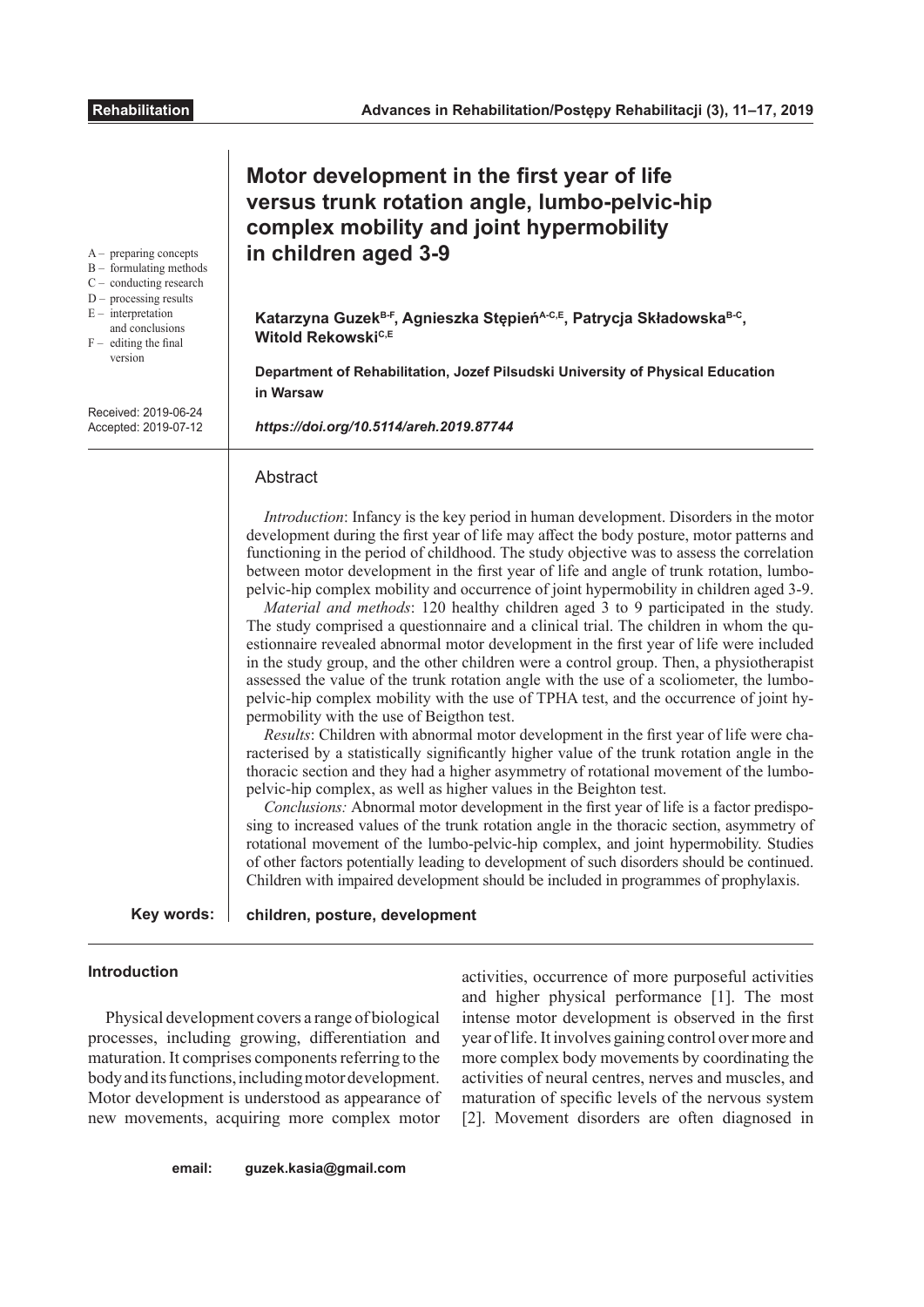the first year of life. They often involve excessive asymmetry of body positions and movements, disorders in the muscle tension or lack of expected milestones in the development at specific time [3- 6]. Infancy and early childhood have a significant influence on the future functioning of the man. In the course of growing and maturation, the spine position and mobility affect the shape of single vertebrae, which consequently develops the posture and mobility of a mature spine [7,8]. The most rapid growth of human spine is observed in the period between birth and 5 years of age, during which about 52% of the spinal length measured at birth is acquired [9]. Adequate range of motion in the spine is necessary to acquire and maintain normal movement patterns by a growing child [7,10]. It is important that abnormalities in the spinal posture and mobility be detected in the early childhood.

In the biological development of man, joint mobility changes with age. The highest mobility occurs after birth, then it decreases quite rapidly during childhood, a bit more slowly during adolescence and slowly during adulthood. Generalized joint hypermobility (JH) is diagnosed when small and large joints reveal increased mobility in relation to the standard of age, sex and race, when there are no systemic diseases [11,12]. Excessive joint mobility may have negative consequences, cause pain, correlate with posture defects, or increase the risk of injury [12,13].

The study objective was to assess the correlation between motor development in the first year of life and trunk rotation angle, lumbo-pelvic-hip complex mobility and occurrence of hypermobility in children aged 3-9.

### **Material and methods**

120 healthy children aged 3 to 9 participated in the study. Children were considered healthy if had no neurological, orthopaedic, muscular or metabolic disorders, which was determined on the basis of medical history supported by the inspection of a health record book or other medical records. The exclusion criteria were: occurrence of a neurological, orthopaedic, muscular or metabolic disorder, occurrence of any complaints of pain on the day of the study and occurrence of an injury in the last six months. Parents and guardians came in for free screening of body posture to two

rehabilitation centres, where they were invited to take part in a research study. Participation in the study was voluntary. The studies were conducted in the period between October 2018 and April 2019. They took place in a physiotherapy office and were conducted by 4 trained physiotherapists. The children's parents or legal guardians were informed about the purpose of the study and signed a form in which they gave their consent to the research study. The study comprised two parts – a questionnaire and a clinical trial. In the questionnaire, the parents or guardians provided information on the child, such as date of birth, Apgar score obtained during the first assessment at birth, and answered the question if the child's motor development in the first year of life was normal. Abnormal development was when there was developmental asymmetry, delay in reaching milestones, and no ability of unassisted turning, sitting or crawling. The parents completed the questionnaire on the basis of the child's health record book or another medical document. The children with abnormal motor development in the first year of life were included in the study group, and the other children were a control group.

In the second part of the study, a physiotherapist assessed the value of the trunk rotation angle, the lumbo-pelvic-hip complex mobility and the occurrence of joint hypermobility

### *Angle of trunk rotation*

The assessment of the angle of trunk rotation (ATR) was performed with the Bunnell scoliometer [14, 15]. The study was performed using the Adams test position (upright position, outstretched knees, Hip-width apart feet, bending forward to the floor). ART was examined at the highest eminence point in three spinal sections: thoracic, lumbar and lumbosacral. Prior to the study, correct performance of the test was presented.

### *Rotation of the lumbo-pelvic-hip complex.*

The mobility of the lumbo-pelvic-hip complex was assessed with the use of TPHA test [16]. The subject was in a supine position with the upper limbs positioned perpendicularly to the trunk, with bent elbow joints. During the test, the bent lower limbs were drawn to the patient's chest and to the left, and then right elbow. The physiotherapist stabilised the patient's ribs to the surface. The measurement was taken using the Rippstein plurimeter (Rippstein, Switzerland) by placing the device along the long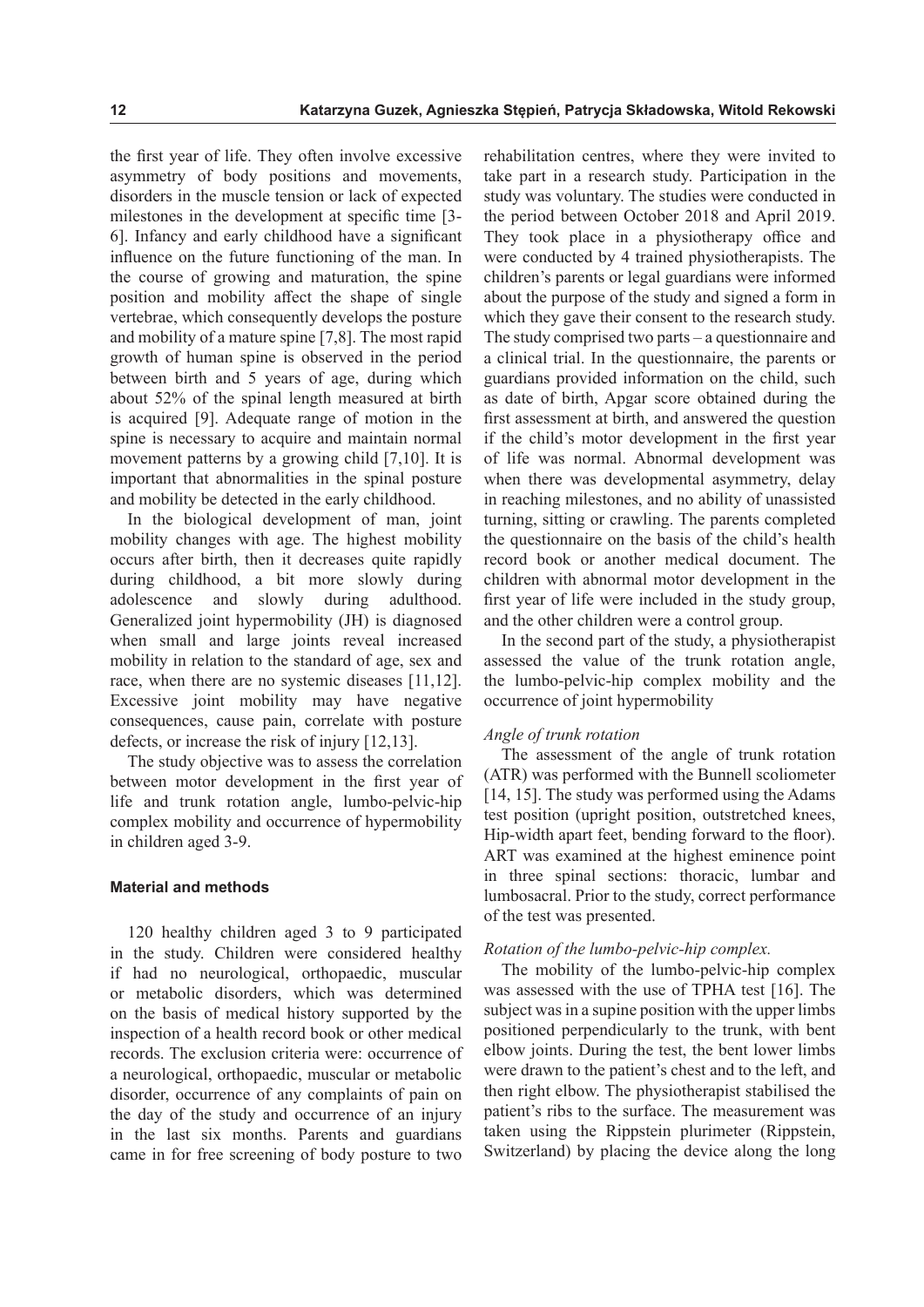axis of the thigh at the knee joint slit. The plurimeter was set at zero against the surface, and the result was given in degrees. Global range of motion was assessed by summing the right and left rotation (R-L sum), and asymmetry of rotational movements was assessed by determining the difference in the range of motion to the left and right (R-L asymmetry). Asymmetry of rotational movements of the lumbopelvic-hip complex was diagnosed when the difference between the range of motion to the right and left was 5 degrees or more.

## *Joint hypermobility*

Hypermobility was assessed with the use of 9-point Beighton test [17, 18] which tested:

- 1. Passive dorsiflexion of the 5th finger of more than 90 degrees (in the right and left limb)
- 2. Passive abduction of the thumb to the medial side of the forearm (in the right and left limb)
- 3. Hyperextension in the elbow joint >10 degrees (in the right and left limb)
- 4. Hyperextension in the knee joint >10 degrees (in the right and left limb)
- 5. Placing the whole palms on the floor with outstretched knee joints in a standing forward bending position.

One point was given for each successful test. The diagnostic criterion of joint hypermobility (JH) was achieving minimum 4 points for boys and minimum 5 points for girls ([19].

Statistical analysis was performed with the use of IBM SPSS Statistics 20 statistical software.

On the basis of somatic characteristics rate in children, descriptive statistics were calculated for

**Tab. 2.** Comparison of means of the study parameters

the results of particular tests. The mean values were compared using the Student's t-test. The analyses of percentage profiles were performed in cross tables by calculating the Pearson's chi-square test and the strength of Phi and Cramer's V relationship. The significance level was set at  $\alpha$ =0.05.

## **Results**

120 healthy children aged 3 to 9 years old participated in the study, including 57 girls and 63 boys. The characteristics of the study group and the control group are presented in Table 1.

**Tab. 1.** Group characteristics

|                     | Abnormal development   | Normal<br>development  |
|---------------------|------------------------|------------------------|
| n                   | 29                     |                        |
| <b>Sex</b>          | Females 15<br>Males 14 | Females 41<br>Males 50 |
| Average age (years) | $6,19 \pm 2,03$        | $6,02 \pm 2,09$        |
| Average APGAR score | $9.51 \pm 0.94$        | $9,76 \pm 0,68$        |

The angle of trunk rotation measured in the thoracic section, the parameter determining asymmetry of the lumbo-pelvic-hip complex movement to the right and left in TPHA test, and the average result in the Beighton test showed statistical differences between the groups. Children with abnormal development were characterised by higher ATR values in the thoracic section and they had a higher asymmetry of rotational movements, as well as higher values in the Beighton test. Table 2 shows a comparison of the mean parameters tested with the Student's t test.

|                    | Child development | Mean  | <b>SD</b> | <b>SE</b> | T               | df  | p     |
|--------------------|-------------------|-------|-----------|-----------|-----------------|-----|-------|
| ATR TH section     | Normal            | 2,154 | 1,7884    | ,1875     | $-2,113$        | 117 | 0,037 |
|                    | Abnormal          | 3,000 | 2,0548    | ,3883     |                 |     |       |
| ATR L section      | Normal            | 2,549 | 2,1667    | ,2271     | $-.647$         | 117 | 0.519 |
|                    | Abnormal          | 2,857 | 2,3048    | ,4356     |                 |     |       |
| ATR L-S section    | Normal            | 1,132 | 1.6344    | ,1713     | .536            | 117 | 0.593 |
|                    | Abnormal          | 0,929 | 2,1069    | .3982     |                 |     |       |
| TPHA R-L sum       | Sum P-L           | 6,714 | 13,7593   | 6,714     | $-.757$         | 117 | 0,450 |
|                    | Sum P-L           | 8,821 | 9,3454    | 8,821     |                 |     |       |
| TPHA R-L asymmetry | Normal            | 2,495 | 3,1389    | 2,495     | $-4,310$        | 117 | 0,000 |
|                    | Abnormal          | 6,250 | 6,1320    | 6,250     |                 |     |       |
| Hypermobility      | Normal            | 2,352 | 2,4238    | ,2541     | 117<br>$-2,653$ |     | 0,009 |
|                    | Abnormal          | 3,750 | 2,4889    | ,4704     |                 |     |       |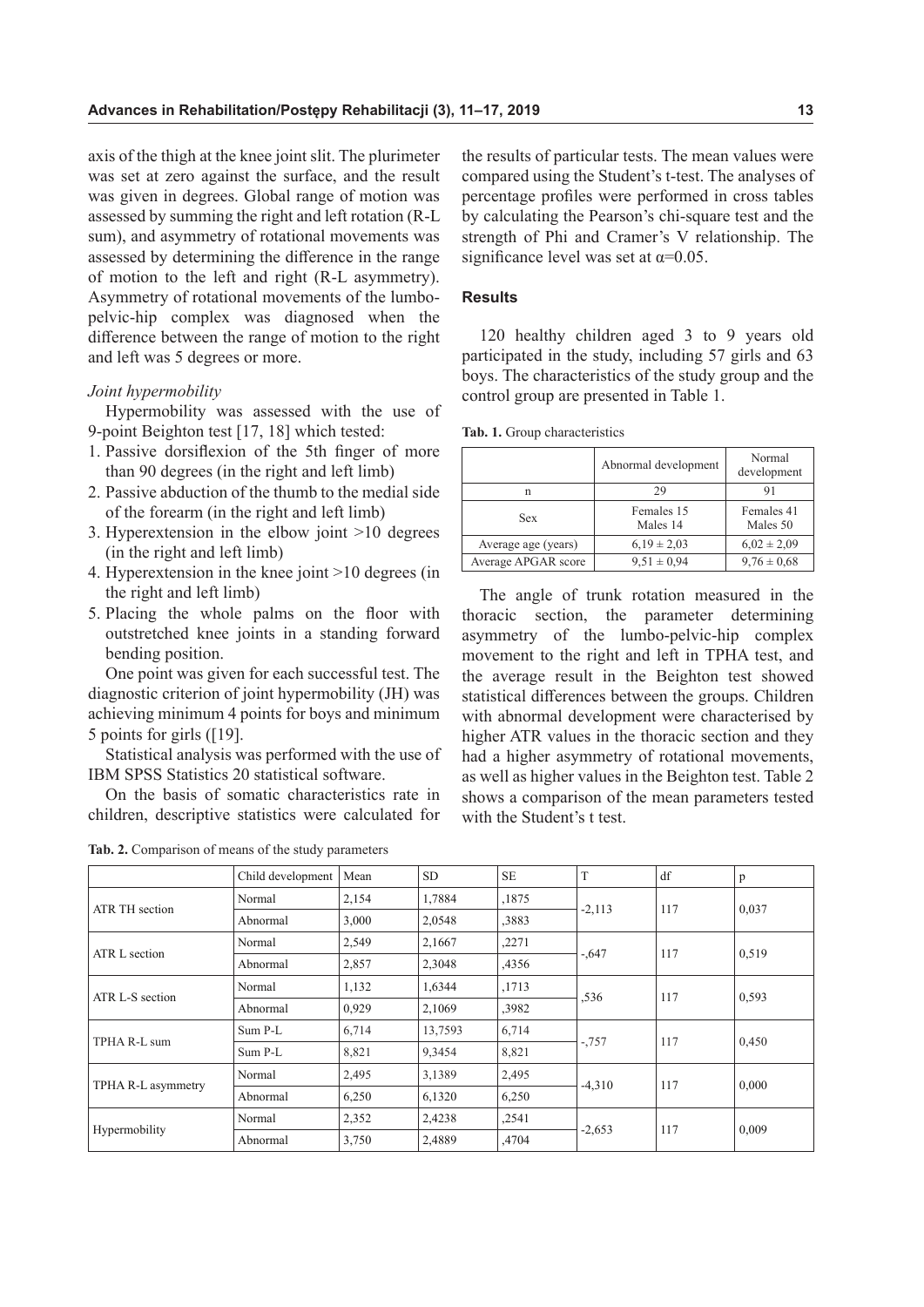There was a statistically significant correlation between the occurrence of rotational movements in TPHA test in children aged 3-9 years old (asymmetry of 5 degrees or more) and abnormal development in the first year of life, and also between the occurrence of joint hypermobility in children aged 3-9 years old and abnormal development in the first year of life. The above correlations are presented in cross tables 3 and 4.

**Tab. 3.** Cross table of the occurrence of asymmetry, depending on the motor development in the first year of life

| Development                                                     | R-L asymmetry         | Total |       |  |
|-----------------------------------------------------------------|-----------------------|-------|-------|--|
|                                                                 | N <sub>0</sub><br>Yes |       |       |  |
| Normal<br>$n=91$                                                | 13,2%                 | 86,8% | 75,8% |  |
| Abnormal<br>$n=29$                                              | 51,7%                 | 48.3% | 24.2% |  |
| Total                                                           | 22.5%                 | 77,5  | 100%  |  |
| Chi-square = 17.73; $p = 0.00$ ; Phi = 0.4; Cramer's V = 0.3951 |                       |       |       |  |

**Tab. 4.** Cross table of the occurrence of hypermobility, depending on the motor development in the first year of life

| Development                                                          | Hypermobility | Total          |       |  |
|----------------------------------------------------------------------|---------------|----------------|-------|--|
|                                                                      | Yes           | N <sub>0</sub> |       |  |
| Normal<br>$n=91$                                                     | 30,8%         | 69,2%          | 75,8% |  |
| Abnormal<br>$n=29$                                                   | 58,6%         | 41,4%          | 24,2% |  |
| Total                                                                | 37,5%         | 62,5%          | 100%  |  |
| Chi-square = 7.28; $P = 0.01$ ; $Phi = 0.23$ ; Cramer's $V = 0.2463$ |               |                |       |  |

# **Discussion**

Various authors emphasise the existence of a correlation between posture defects diagnosed in the pre-school and school period, and developmental disorders occurring in the first year of life [20-22].

The study of the angle of trunk rotation (ATR) allows objective assessment of the spine in children and is a gold standard of screening. Early detection of excessive trunk rotation allows a quick diagnosis of scoliosis and prevention of its progression [15, 23-25]. According to Grivas et al., trunk asymmetry in younger children is physiological [26]. Our study has revealed that the angle of trunk rotation in the thoracic section is significantly higher in children with disturbed development in the first year of life in comparison with children with normal development. Other authors emphasise that developmental disorders may be one of the reasons for excessive trunk asymmetry. A study of Gieysztor et al. revealed a correlation between the occurrence of non-integrated primitive reflexes and increased angle of trunk rotation measured while bending in children aged 5-9 years old. Asymmetry induced by impaired muscle tone caused by involuntary primitive response causes changes in neural pathways and affects normal motor patterns later in the child's life [25]. Moreover, some authors prove that humans have pre-existing physiological vertebral rotation since birth [27, 28], which, combined with certain predisposition, may lead to development of asymmetry and scoliosis. Grivas draws attention to the fact that the angle of trunk rotation in children aged 3-9 years old is greater when it is measured in the upright position as compared with the measurement in the sitting position [26]. This might suggest the effect of the difference in the lower limb length on the trunk asymmetry. In the present study, children were examined only in the upright position. In the future, such studies should also be performed in other positions, as well.

Numerous authors draw attention to the role of the lumbo-pelvic-hip complex in the functioning of man. Rotational movements of this section are especially important for locomotion, and their limitation or asymmetry may have negative consequences and may cause undesirable compensation in remote body parts [29, 30]. There are publications discussing a study of the range of spinal motion in children, including range of rotation [7, 31, 32]. Rotational movements occur in numerous activities, so their thorough examination is highly important while working with patients. According to our studies, children with abnormal motor development in the first year of life did not show limitations of global rotational mobility in the lumbo-pelvichip complex, but higher asymmetry of rotational movements was significantly more frequent. 50% of children in the group with abnormal development in the first year of life showed a 5-degree or higher difference between the lumbo-pelvic-hip complex movement to the right and left, while only 13.2% of children in the group with normal development showed such asymmetry. Kondratek et al. found that there were statistical differences between the rotational movement of the lumbar spine to the right and left in the group of healthy children aged 5 and 11 [7]. However, they did not relate this data to the earlier development. Other authors studying the range of motion in healthy 8-16-year-old children showed no differences between rotation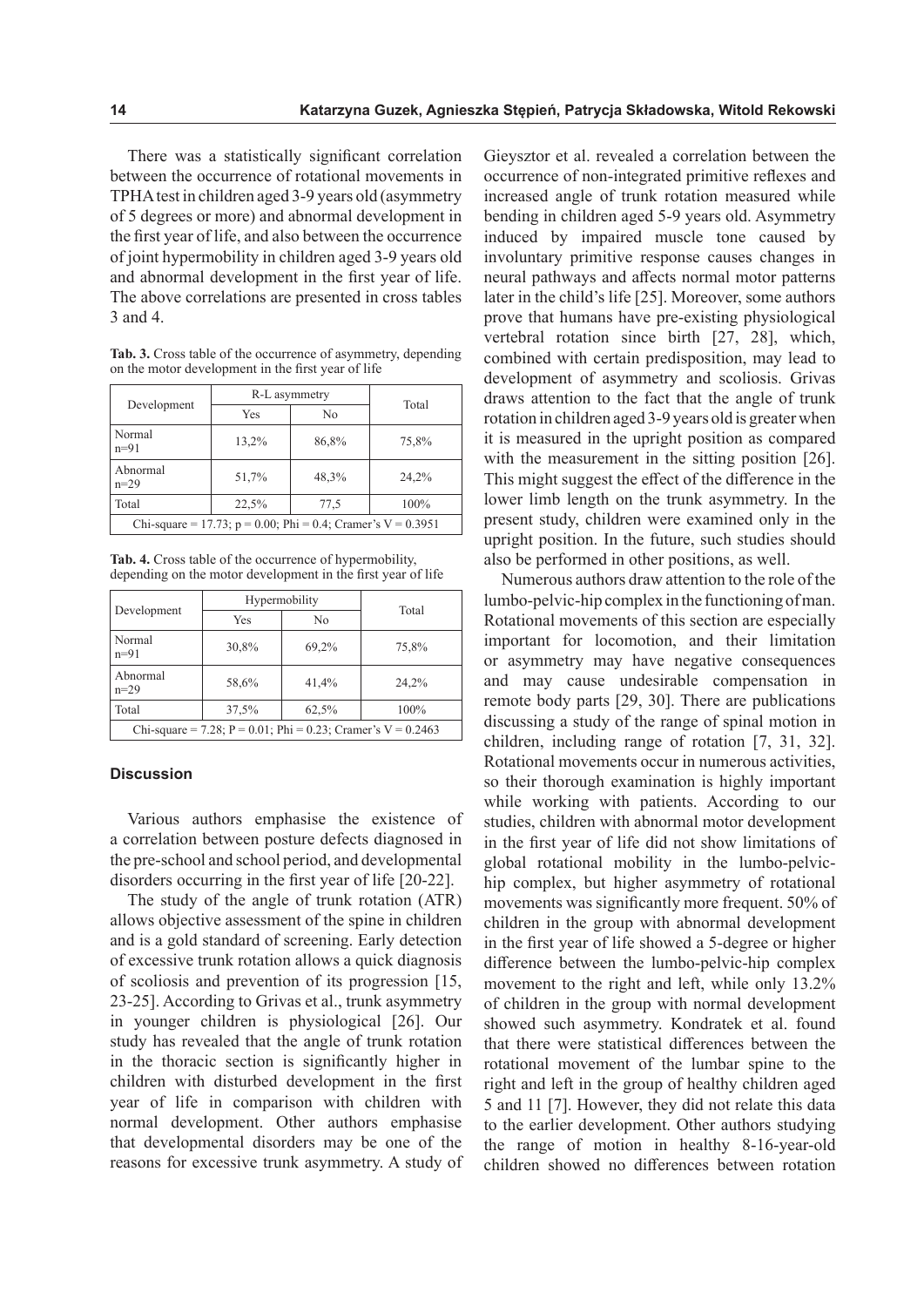to the right and left in the section of thoracic and lumbar spine. A statistical difference was observed only in the group of girls aged 13-14, who showed a higher rotation of the thoracic section to the right [33]. Other authors noticed significant asymmetry of rotational movements in the lumbo-pelvic-hip complex both in healthy girls and in girls with scoliosis aged 8-16. However, in the girls with scoliosis, the asymmetry was greater and movement to the right was significantly limited, as compared with healthy subjects [30]. It is worth noting that disorders in trunk rotation and abnormal rotation pattern while walking may be a factor predisposing to development or progression of scoliosis [34, 35, 36]. Limitations and excessive asymmetry of movements developed in childhood may gradually lead to compensation and deformation in the musculo-skeletal system and to complaints of pain. It seems that it is necessary to introduce prophylactic activities preventing development of abnormal compensatory mechanism and secondary deformation related to asymmetry of rotational movements in children, especially in those children with abnormalities in the motor development observed in the first year of life.

The present study has shown a significant correlation between abnormal motor development in the first year of life and the occurrence of hypermobility in children aged 3-9. In a study by Adib et al., in a group of subjects below the age of 18 with joint hypermobility syndrome, 36% showed poor motor coordination, and 48% were considered clumsy with regard to movement in their early childhood. The authors suggest that disorders in the motor development might be related to abnormalities in the central nervous system and poor proprioceptive control, which may in turn lead to development of joint hypermobility [37]. The authors of the present study are not familiar with other reports assessing joint hypermobility in children of similar age to the present group and relating its occurrence to development in the first year of life. There are publications, however, assessing motor development and joint hypermobility in a given stage of development. In their study of 8-14-month

infants, Jaffe et al proved that the occurrence of joint laxity is significantly correlated with delayed development [38]. Contrary conclusions were reached by Engelbert et al., who assessed motor development of children aged 4-12 with generalized joint hypermobility diagnosed using the Bulbena scale. Despite the fact that about 25% of children showed a significant developmental delay, there was no statistically significant correlation between motor development delay and the hypermobility index [39]. It must be emphasised however, that the quoted publication used a different scale than the one used in the present study.

Considering the incidence of joint laxity and the fact that children with diagnosed joint hypermobility reveal disorders in various body systems, it seems justified to include the assessment of joint laxity in the medical ad physiotherapeutical diagnostics. In the light of the present studies, such diagnostic should especially refer to children with abnormal development diagnosed in the first year of life.

So far, no studies have been conducted on the correlation between motor development in the first year of life and the parameters analysed in the present study. This seems to be an interesting direction. The present study is certainly limited by a small number of participants. Therefore, such studies should be conducted on a larger group. It would also be recommended to conduct similar studies with long-term follow-up, in which children examined at 0-12 months of age would be followed for subsequent years.

## **Conclusions**

Abnormal motor development in the first year of life is a factor predisposing to increased values of the trunk rotation angle in the thoracic section, asymmetry of rotational movement of the lumbopelvic-hip complex, and joint hypermobility. Studies of other factors potentially leading to development of such disorders should be continued. Children with impaired development should be included in programmes of prophylaxis.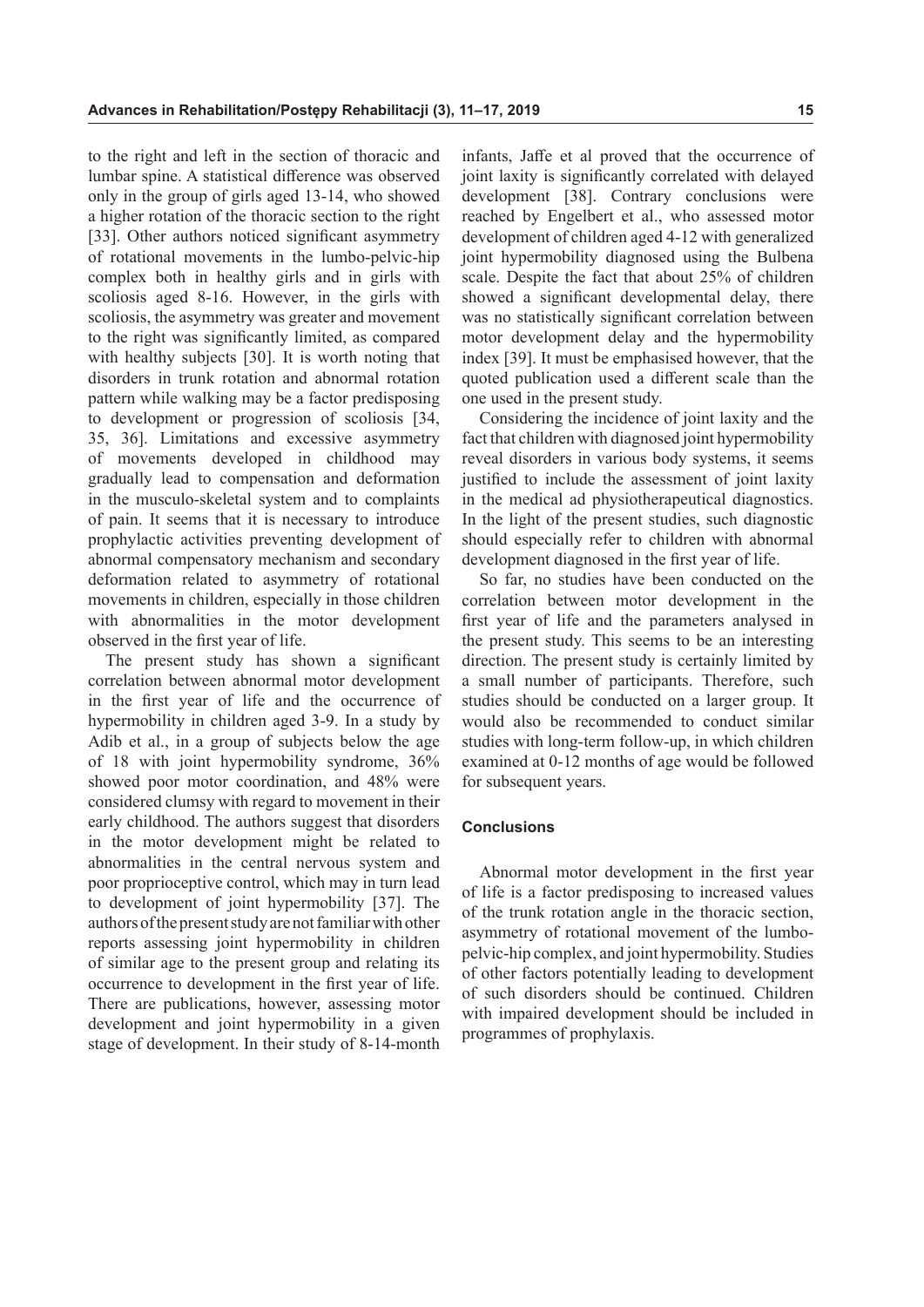### **References**

- 1. Woynarowska B. Rozwój fizyczny dzieci i młodzieży. In: Kubicka K, Kawalec W, editors. Pediatria podręcznik dla studentów. Tom 1. Warszawa: Wydawnictwo lekarskie PZWL; 2006.
- 2. Kobesova A, Kolar P. Developmental kinesiology: Three levels of motor control in the assessment and treatment of the motor system. J Bodyw Mov Ther. 2014;18:23-33.
- 3. Van Vlimmeren LA, Helders PJ, van Adrichem LN, Engelbert RH. Diagnostic strategies for the evaluation of asymmetry in infancy—a review. Eur J Pediatr. 2004;163:185–91.
- 4. Boere-Boonekamp MM, Bunge-van Lent FCGM, Roovers EA, Haasnoot-Smallegange ME. Positional preference in infants: prevalence, prevention and care. T Jeugd Gez Zorg. 2005;5:92-7.
- 5. Philippi H, Faldum A, Bergmann H, Jung T, Pabst B, Schleupen A. Idiopathic infantile asymmetry, proposal of a measurement scale. Early Hum Dev. 2004;80:79–90.
- 6. Rosenbaum P. Classification of abnormal neurological outcome. Early Hum Dev. 2006;82:167–71.
- 7. Kondratek M, Krauss J, Stiller C, Olson R. Normative values for active lumbar range of motion in children. Pediatr Phys Ther. 2007;19(3):236-44.
- 8. Stokes IAF, Spence H, AronssonDD. Mechanical modulation of vertebralbody growth: implications for scoliosis progression. Spine. 1996;21(10):1162–7.
- 9. Sanders MD. Normal growth of the spine and skeletal maturation. Semin Spine Surg. 2015;27:16-20.
- 10. Brooks-Scott S. Mobilization for the Neurologically Involved Child. San Antonio: Therapy Skill Builders; 1997.
- 11. Smolewska E, Brózik H, Stańczyk J. Zespół nadmiernej wiotkości jako przyczyna bólów stawów u dzieci. Prz Pediatr. 2004;34(1):13-6.
- 12. Czaprowski D, Kotwicki T, Stoliński L. Assessment of joint laxity in children and adolescents: a review of methods. Ortop Traumatol Rehab. 2012;14(5):407-20.
- 13. Romeo DM, Lucibello S, Musto E, Brogna C, Ferrantini G, Velli C et al. Assessing Joint Hypermobility in Preschool- Aged Children. J Pediatr. 2016;176:162-6.
- 14. Côté P, Kreitz BG, Cassidy JD, Dzus AK, Martel J. A study of the diagnostic accuracy and reliability of the Scoliometer and Adam's forward bend test. Spine. 1998;23(7):796-802.
- 15. Krawczyński A, Kotwicki T, Szulc A, Samborski W. Kliniczny i radiologiczny pomiar rotacji kręgów u chorych ze skoliozą idiopatyczną. Ortop Traumatol Rehab. 2006;6(8):602-7.
- 16. Stępień A, Guzek K, Pałdyna B, Rekowski W. The Trunk-Pelvis-Hip Angle Test is a Reliable Measurement of the Range of the Lower Trunk-Pelvis Rotation in Adolescents. J Orthop Ther: JORT-1124. 2018.
- 17. Beighton PH, Grahame R, Bird H. Hypermobility of joints. 4th ed. Springer Science & Business Media; 2011.
- 18. Smits-Engelsman B, Klerks M, Kirby A. Beighton Score: A Valid Measure or Generalized Hypermobility in Children. J Pediatr. 2011;158:119-23.
- 19. Hakim A, Malfait F, De Paepe A. The heritable disorders of connective tissue: epidemiology, nosology and clinical features. In: Hakim A, Keer R, Grahame R, editors. Hypermobility, fibromyalgia and chronic pain. Edinburgh: Elsevier; 2010.
- 20. Banaszek G: Rozwój niemowląt i jego zaburzenia a rehabilitacja metodą Vojty. Bielsko-Biała:Alfa-Medica Press; 2002.
- 21. Matyja M, Gogola A. Przeciążenia układu ruchu u dzieci z zaburzeniami wielkości i rozkładu napięcia mięśniowego. In: Paluch R, Jach K, Michalski R, editors. Obciążenie układu ruchu. Przyczyny i skutki. Wrocław: Polska Akademia Nauk, Komitet Ergonomi; 2006.
- 22. Matyja M, Gogola A. Prognozowanie rozwoju postawy dzieci na podstawie analizy jakości napięcia posturalnego w okresie niemowlęcym. Neurol Dziec. 2007;16(32):49-56.
- 23. Nissinen M, Heliövaara M, Seitsamo J, Poussa M. Trunk asymmetry, posture, growth, and risk of scoliosis. A three-year follow-up of Finnish prepubertal school children. Spine. 1993;18(1):8-13.
- 24. Prowse A, Pope R, Gerdhem P, Abbott A. Reliability and validity of inexpensive and easily administered anthropometric clinical evaluation methods of postural asymmetry measurement in adolescent idiopathic scoliosis: a systematic review. Eur Spine J. 2016;25:450–66.
- 25. Gieysztor EZ, Sadowska L, Choińska AM, Paprocka-Borowicz M. Trunk rotation due to persistence of primitive reflexes in early school-age children. Adv Clin Exp Med. 2018;27(3):363-6.
- 26. Grivas TB, Vasiliadis ES, Mihas C, Triantafyllopoulos G, Kaspiris A. Trunk asymmetry in juveniles. Scoliosis. 2008;3(1):13.
- 27. Kouwenhoven JWM, Vincken KL, Bartels LW, Castelein RM. Analysis of preexistent vertebral rotation in the normalspine. Spine. 2006;31(13):1467-72.
- 28. Janssen MM, Kouwenhoven JWM, Schlösser TP, Viergever MA, Bartels LW, Castelein RM. et al. Analysis of preexistent vertebral rotation in the normal infantile, juvenile, and adolescent spine. Spine. 2011;36(7):E486-91.
- 29. Stępień A. A range of rotation of the trunk and pelvis in girls with idiopathic scoliosis. Adv Rehab. 2011;3:5-12.